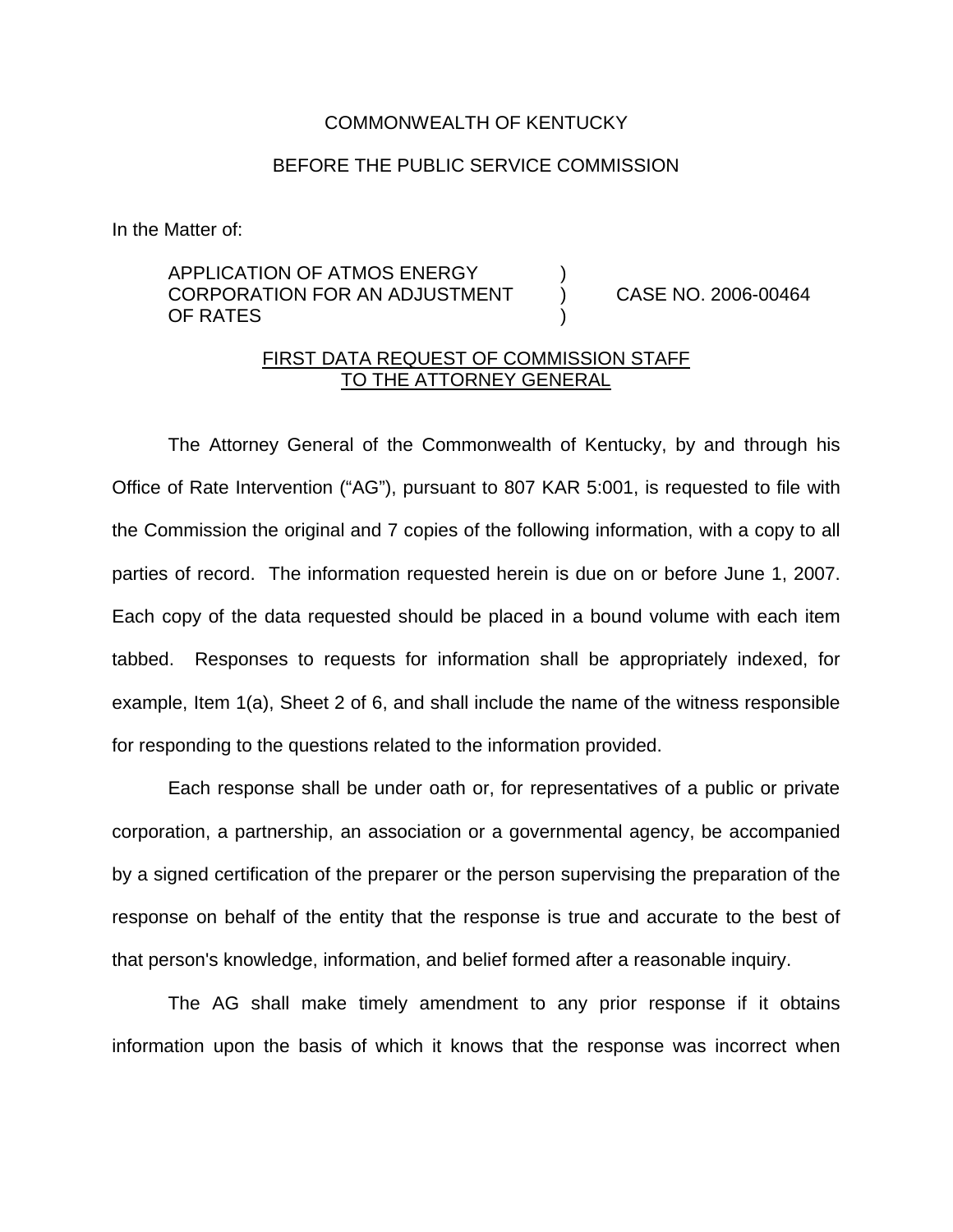made or, though correct when made, is now incorrect in any material respect. For any request to which the AG fails to furnish all or part of the requested information, the AG shall provide a written explanation of the specific grounds for his failure to furnish.

Careful attention shall be given to copied material to ensure its legibility. When the requested information has been previously provided in this proceeding in the requested format, reference may be made to the specific location of that information in responding to this request. When applicable, the requested information shall be provided for total company operations and jurisdictional operations, separately.

1. Refer to the Direct Testimony of Robert J. Henkes ("Henkes Testimony"), page 8, and Schedule RJH-1. Concerning the inclusion of the late payment fees as a component of the gross revenue conversion factor:

a. Is Mr. Henkes aware of any previous natural gas case decided by the Commission that included the late payment fees as a component of the gross revenue conversion factor? If yes, identify the case.

b. Refer to Schedule RJH-1. Recalculate the AG's recommended revenue deficiency utilizing a gross revenue conversion factor that does not include a component for the late payment fees. Indicate the dollar difference between the two revenue deficiencies.

c. In Atmos Energy Corporation's ("Atmos") response to the AG's Second Data Request dated March 30, 2007 ("AG Second Request"), Item 22, Atmos determined that the increase in the late payment fees corresponding with the proposed increase in base rate revenues was \$80,502. Explain in detail why it would be more appropriate to reflect the late payment fees as a component of the gross conversion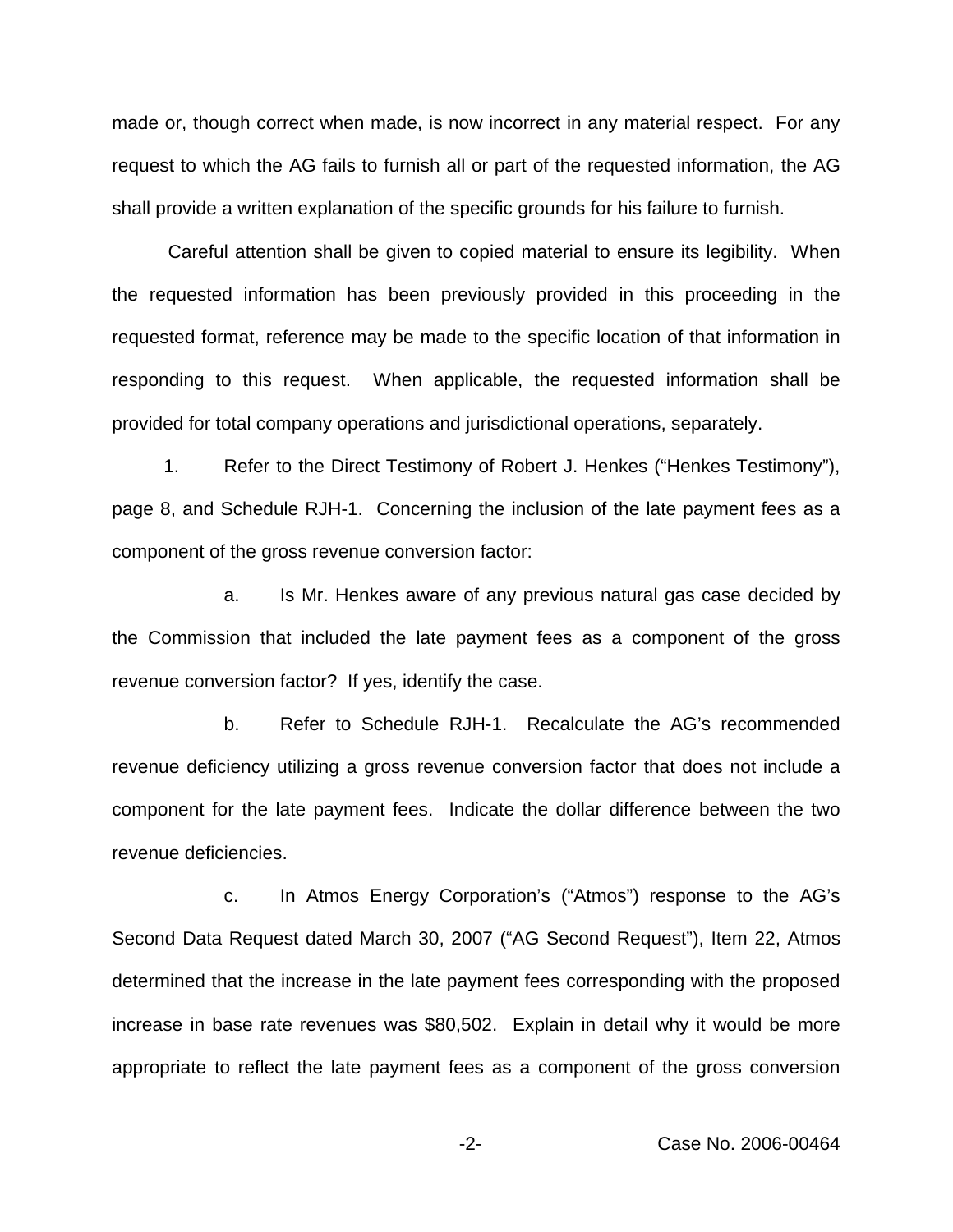revenue factor rather than recognizing the additional \$80,502 in late payment fees in the determination of the overall net operating income found reasonable.

2. Refer to the Henkes Testimony, pages 11 and 12. Explain why Mr. Henkes did not propose a slippage adjustment to the utility plant in service and construction work in progress balances.

3. Refer to the Henkes Testimony, pages 17 and 18 and Schedule RJH-7.

a. Does Mr. Henkes agree that property taxes are billed to a utility once a year, rather than billed monthly?

b. Explain why Mr. Henkes is proposing that the projected 3 percent increase in property taxes effective in November 2007 only be reflected in his adjustment for 8 months rather than for a full year.

4. Refer to the Henkes Testimony, page 19. Would Mr. Henkes agree that the most current PSC Assessment rate should be reflected in the determination of revenue requirements in this case?

5. Refer to the Henkes Testimony, page 20. Starting on line 5, Mr. Henkes states, "It has been Commission practice to allow rate recognition for all prudently incurred rate case expenses actually incurred as of the close of record in utility base rate proceedings."

a. Would Mr. Henkes agree that the practice he describes in this quote relates to how rate case expenses have been treated in historic test-period cases?

-3- Case No. 2006-00464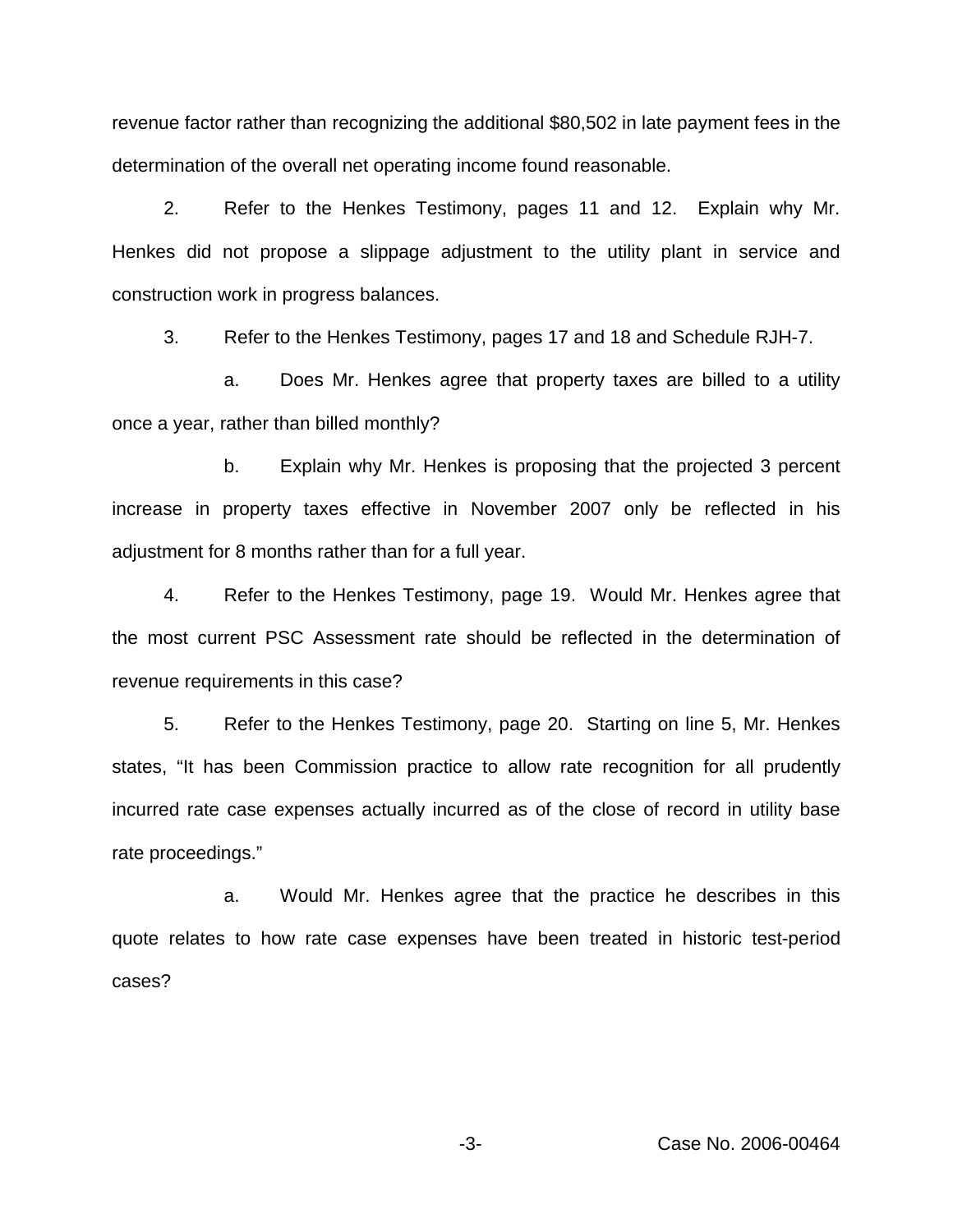b. Would Mr. Henkes agree that in Case No. 2005-00042<sup>1</sup> the forecasted rate case expense was included in the determination of revenue requirements? Explain the response.

6. Refer to the Henkes Testimony, pages 28 and 29, and Schedule RJH-12. Mr. Henkes recommends the removal of \$178,809 in public relations and community relations expenses and cites Atmos's response to the AG Second Request, Item 32. Based on the responses to Item 32(b), explain why Mr. Henkes believes the examples cited by Atmos should be excluded for rate-making purposes.

7. Refer to the Henkes Testimony, pages 33 and 34, and Schedule RJH-14. Concerning his proposed adjustment to the American Gas Association ("AGA") dues, Mr. Henkes recommends the exclusion of 23.29 percent of the dues based on the AGA 2007 budget for public affairs. Did Mr. Henkes consider excluding for rate-making purposes any other components listed in the AGA 2007 budget? Explain the response.

8. Refer to the Henkes Testimony, pages 35 through 38, regarding the proposed recovery of gas cost uncollectibles through the Gas Cost Adjustment ("GCA"). In jurisdictions where Mr. Henkes has submitted testimony concerning the recovery of gas cost uncollectibles through the GCA, what was Mr. Henkes' recommendation on the proposal? If testimony was submitted by Mr. Henkes, cite the case(s) and state the final decision on the proposed recovery.

9. Refer to the Henkes Testimony, pages 39 through 53, regarding the customer rate stabilization ("CRS") mechanism.

<sup>&</sup>lt;sup>1</sup> Case No. 2005-00042, An Adjustment of the Gas Rates of The Union Light, Heat and Power Company.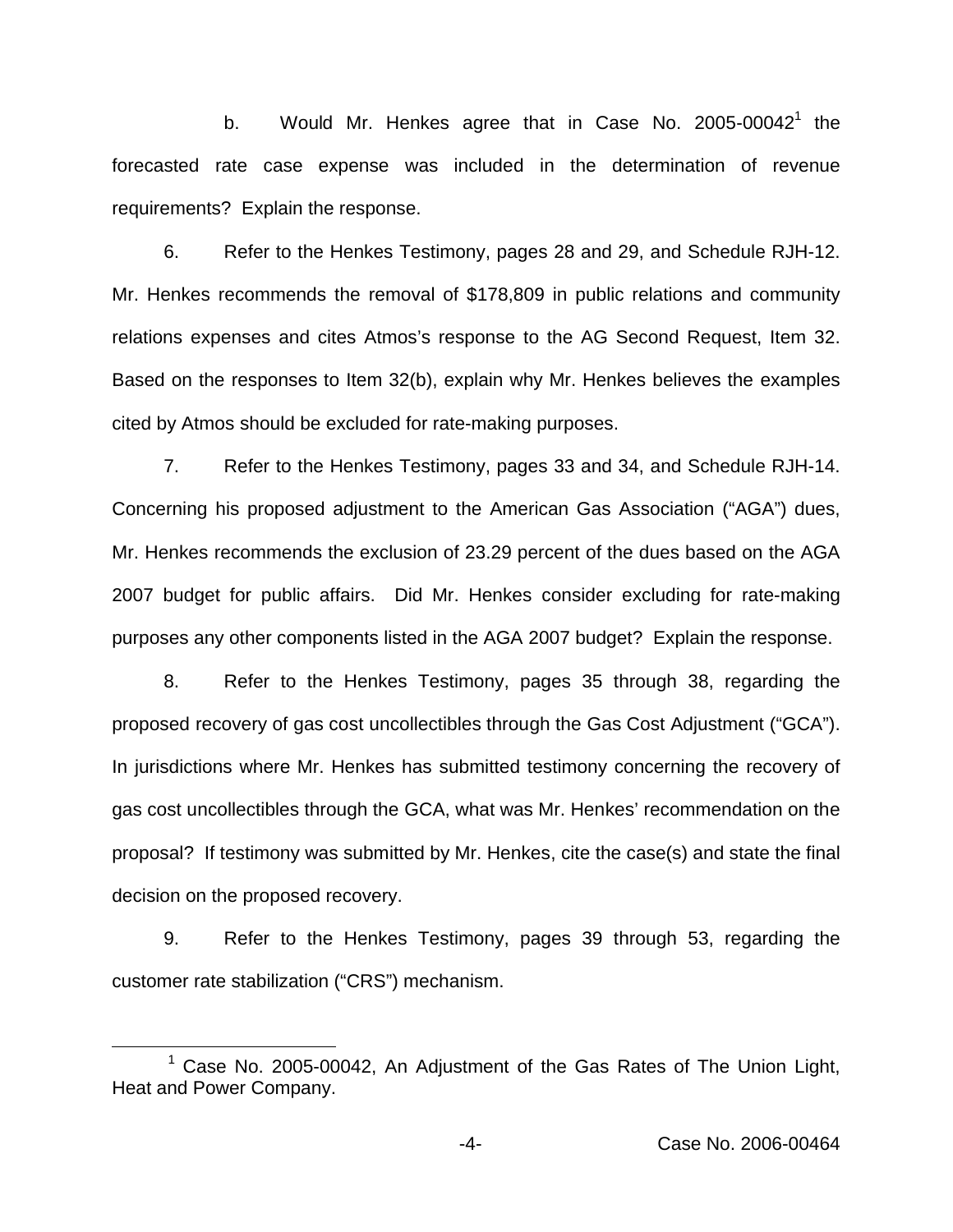a. In jurisdictions where Mr. Henkes has submitted testimony concerning a CRS mechanism, what was Mr. Henkes' recommendation on the proposal? If testimony was submitted by Mr. Henkes, cite the case(s) and state the final decision on the proposed CRS mechanism.

b. Would Mr. Henkes find Atmos's proposed CRS mechanism objectionable if it did not provide for a revenue adjustment for any projected rate base investments, revenues, and costs for the Rate Effective Period?

c. Would Mr. Henkes find Atmos's proposed CRS mechanism objectionable if it did not provide for a revenue adjustment for any projected rate base investments, revenues, and costs for the Rate Effective Period but included incentives designed to promote energy efficiency?

d. If Atmos was allowed to implement some form of CRS mechanism would Mr. Henkes agree that the rate of return on equity should be reduced to recognize the fact that Atmos would face less risk?

10. Refer to the Direct Testimony of Michael J. Majoros, Jr. ("Majoros Testimony"), pages 7 and 11 of 25. Mr. Majoros proposes to include cost of removal factors in Atmos's depreciation rates that are based on the average of the most recent 5 years of Atmos's actual cost of removal experience. The Staff notes that in Case No. 2005-00042 Mr. Majoros opposed the use of the most recent 5-year average salvage data. $<sup>2</sup>$  In that case, the Commission found that it was more reasonable to base the net</sup> salvage factor for Plant Account No. 276 on all the historic salvage data available.<sup>3</sup>

 $2$  Case No. 2005-00042, Majoros Direct Testimony at 17 through 19 of 40.

 $3$  Case No. 2005-00042, December 22, 2005 Order at 35.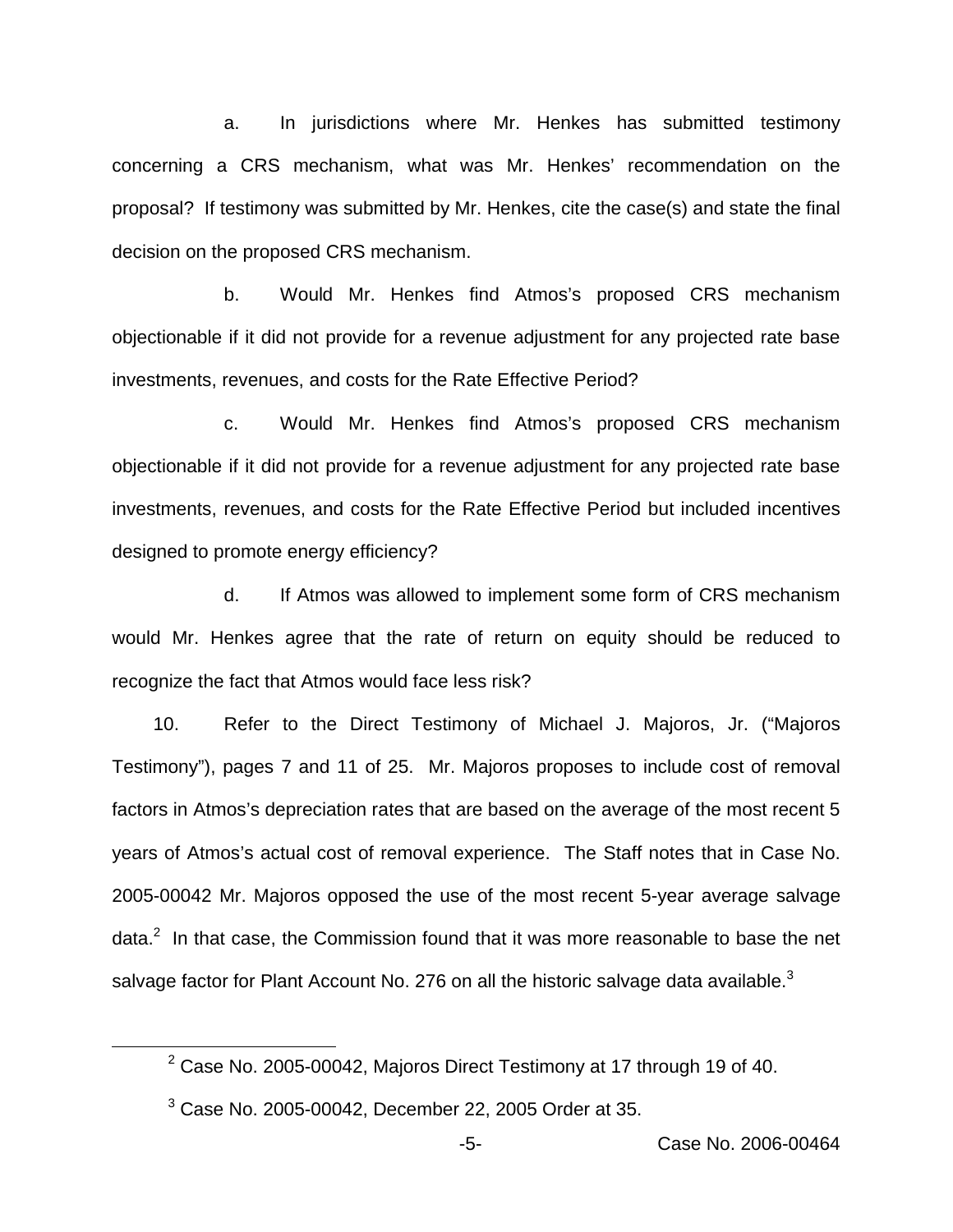a. Identify and explain in detail the reasons why Mr. Majoros opposed the use of the most recent 5-year average salvage data in Case No. 2005-00042 but advocates the current 5-year average approach in this case.

b. On page 11 of 25 Mr. Majoros states that Atmos maintains its actual expenditures for cost of removal. Did Mr. Majoros review all the historic actual cost of removal data when preparing his testimony? Explain the response.

c. Explain in detail why the cost of removal factors incorporated into the depreciation rates for Atmos should not reflect all available historic cost of removal data.

d. Recalculate Exhibits MJM-3 and MJM-4 reflecting the use of cost of removal factors based on all available historic actual cost of removal data. Include any additional workpapers, schedules, or assumptions used to prepare the recalculations.

11. Refer to the Majoros Testimony, page 12 of 25.

a. To the extent he can determine, does Mr. Majoros believe that Atmos is in compliance with the requirements of Statement of Financial Accounting Standard ("SFAS") No. 143 for accounting pursuant to generally accepted accounting principles?

b. To the extent he can determine, does Mr. Majoros believe that Atmos is in compliance with the Federal Energy Regulatory Commission's ("FERC") Order No. 631, paragraph 38, concerning the accounting records to be maintained for non-legal asset retirement obligations ("ARO")?

c. Does either SFAS No. 143 or FERC Order No. 631 prescribe the rate-making treatment that this Commission must follow concerning non-legal AROs?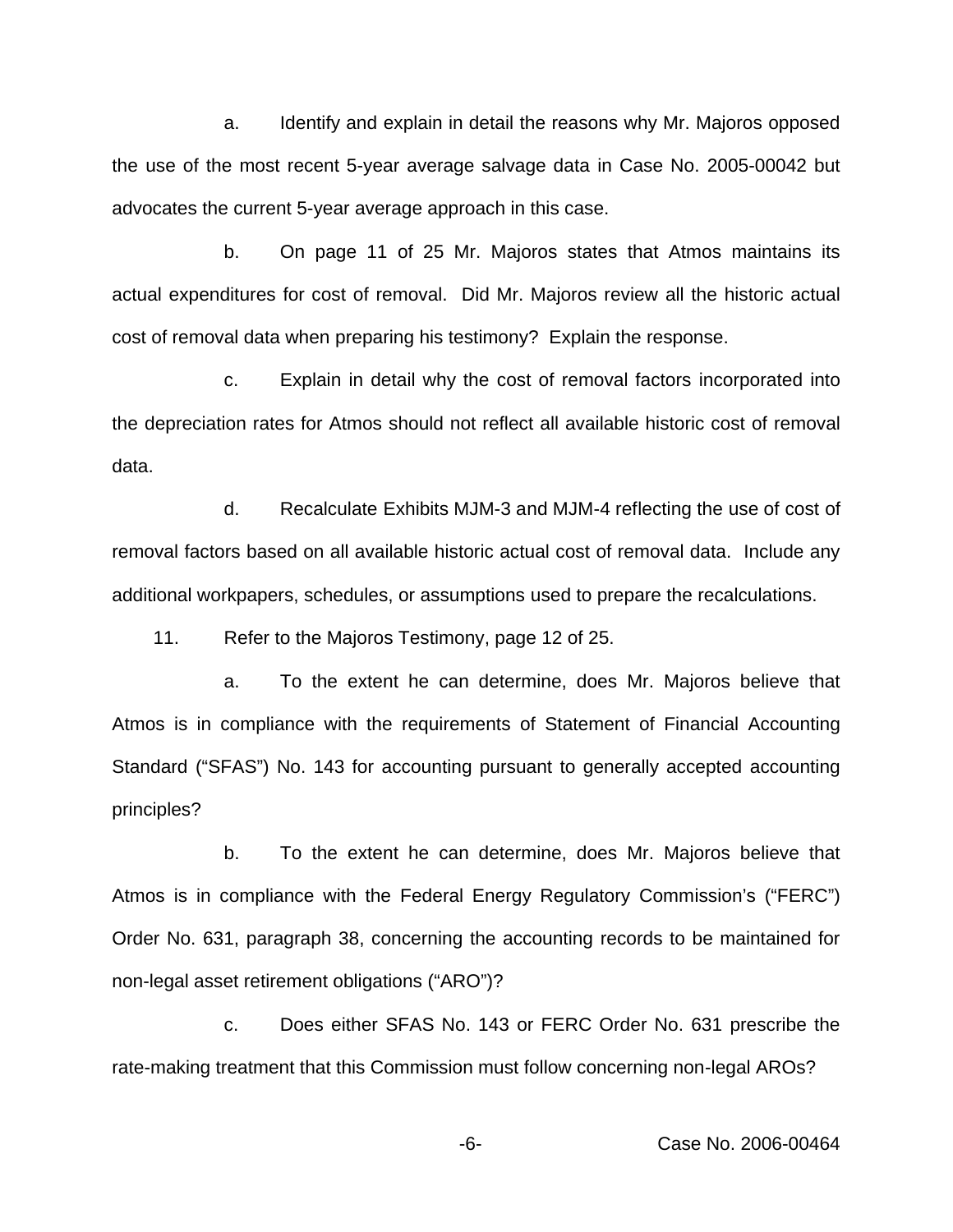12. Refer to the Majoros Testimony, page 13 of 25. Mr. Majoros states, "The regulatory liability for the KY jurisdiction increased by the amount that Atmos collected from KY ratepayers, over and above its actual removal costs for each period."

a. Explain in detail how Mr. Majoros determined that the increase in the regulatory liability was a result of amounts over and above the actual removal costs.

b. Has Mr. Majoros prepared an analysis of plant retirements or removals that compares the estimated costs included in depreciation rates with the corresponding actual costs of removal?

(1) If yes, provide the analysis. Include all supporting workpapers, schedules, and assumptions.

(2) If no, explain why such an analysis has not been performed.

13. Refer to the Majoros Testimony, page 21 of 25. Mr. Majoros states, "All that is necessary to create a legal obligation is for Atmos to promise the Commission and the public at large that it will do the work, incur the cost, and spend the money it collects for that cost on that cost." SFAS No. 143, Paragraph B23 states,

> This Statement applies to legal obligations associated with the retirement of a tangible long-lived asset that result from the acquisition, construction, or development and (or) the normal operation of a long-lived asset, except for certain obligations of lessees. As used in this Statement, a legal obligation is an obligation that a party is required to settle as a result of existing or enacted law, statute, ordinance, written or oral contract or by legal construction under the doctrine of promissory estoppel.

a. Explain how Mr. Majoros determined the requirements to create his referenced "legal obligation."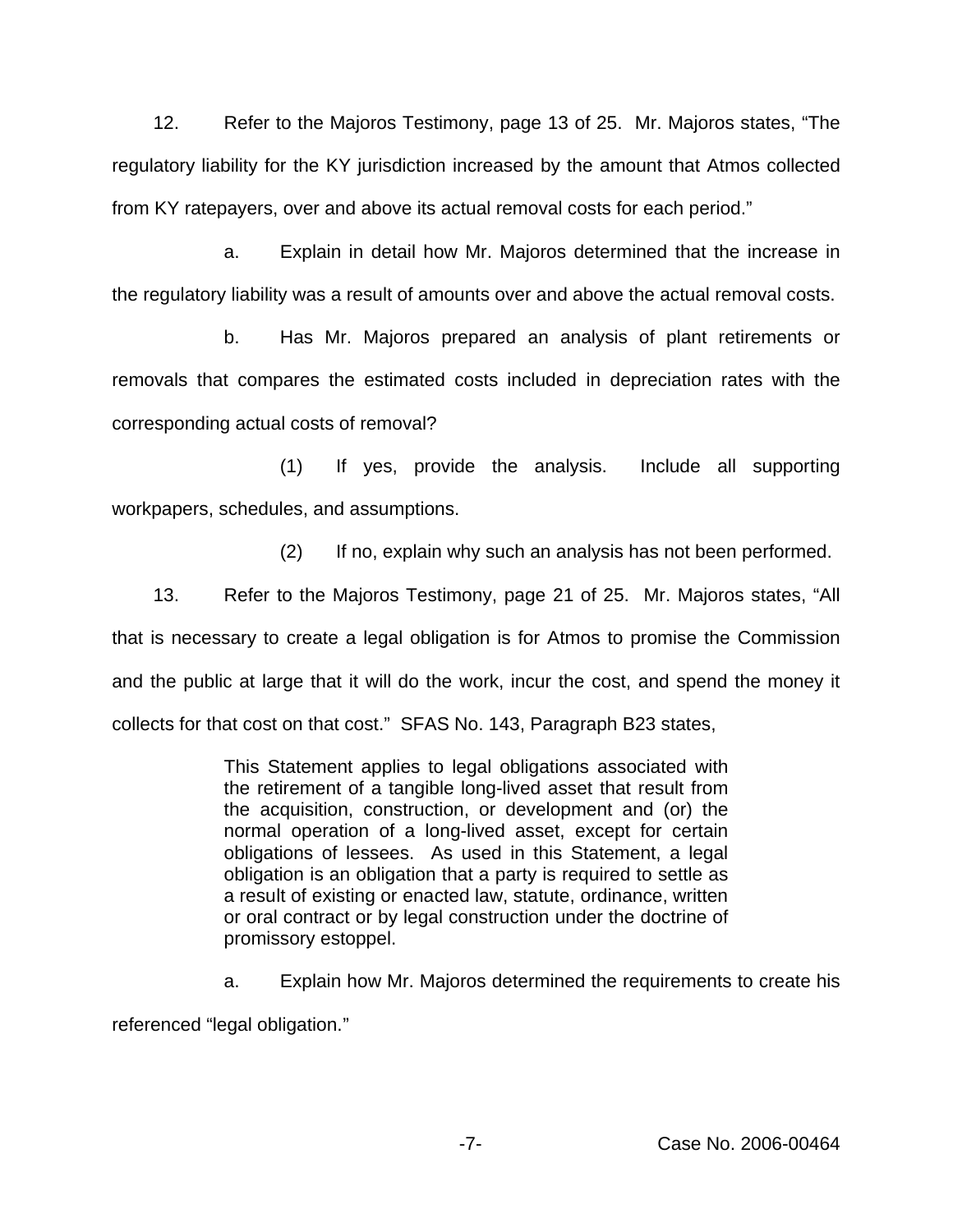b. Would Mr. Majoros agree that his definition of what is required to create a legal obligation does not conform to the definition of legal obligation as used in SFAS No. 143, Paragraph B23? Explain the response.

14. Refer to the Direct Testimony of Dr. J. Randall Woolridge ("Woolridge Testimony"), pages 9, 10, and 61. Provide an explanation of why investors, as a result of the 2003 tax law change, should be forced to give up that incremental increase in investment returns and to give it to ratepayers.

15. Refer to the Woolridge Testimony, pages 12 through 14. Page 9 of the Direct Testimony of Laurie M. Sherwood includes the following statement, "Although the Company does not believe that it is appropriate to include short-term debt in the Company's capital structure herein, should the Commission find to the contrary, then I recommend that the Commission adopt the Company's projected cost of short-term debt at June 30, 2008." Schedule J-1.2 of the Application presented a 13-month average capital structure for the base and forecasted test periods that included shortterm debt. In its response to the AG's First Data Request dated February 20, 2007, Item 1, Atmos presented a corrected version of Schedule J-1.2.

a. Was Dr. Woolridge aware of the statement quoted from Ms. Sherwood's direct testimony?

b. Did Dr. Woolridge review the corrected version of Schedule J-1.2 that was submitted as part of Atmos's response to Item 1? Explain the response.

c. Would Dr. Woolridge agree that his proposed capital structure and debt cost rates shown on page 14 of his direct testimony agree with the capital structure

-8- Case No. 2006-00464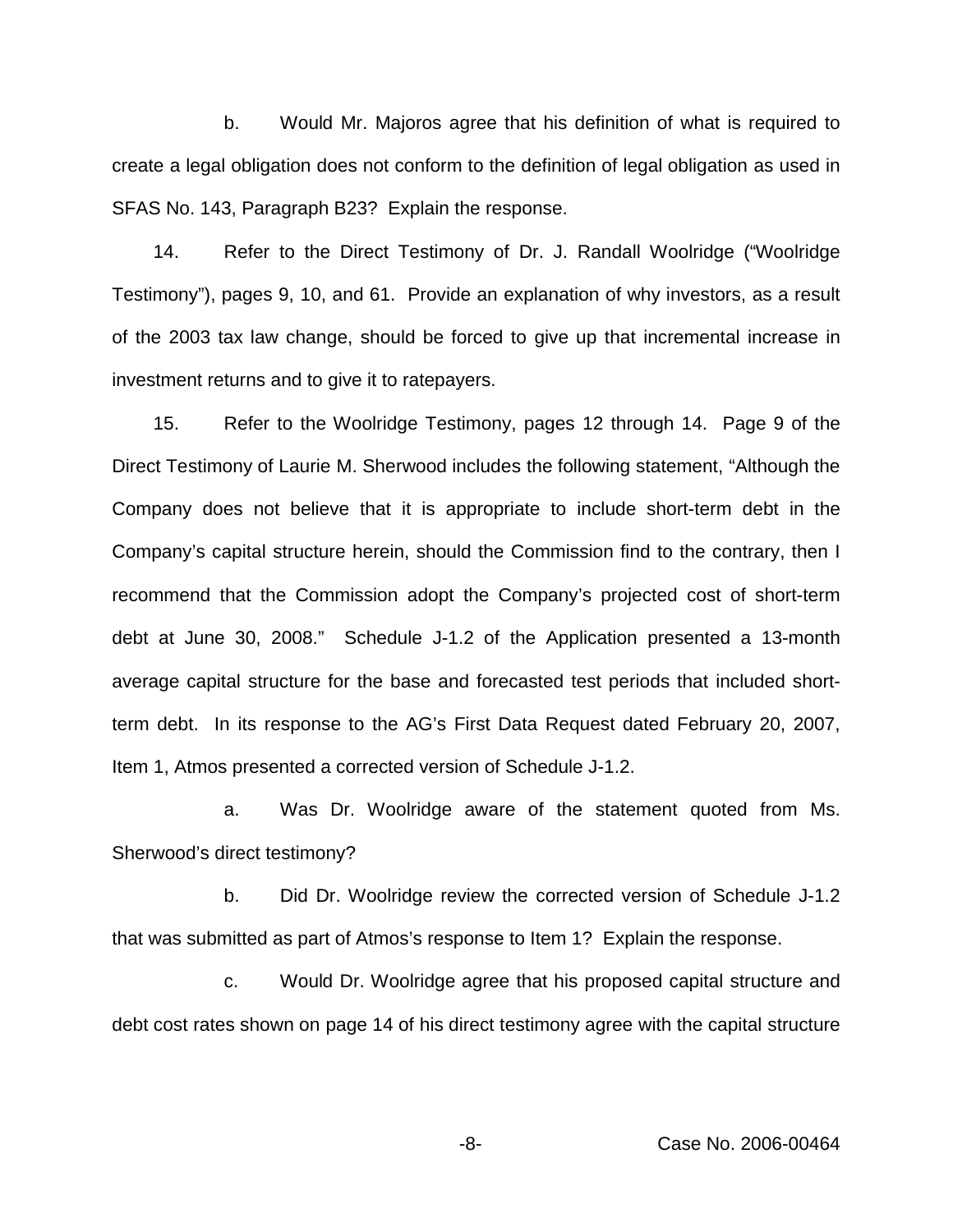and debt cost rates shown for the forecasted test period in the corrected version of Schedule J-1.2?

16. Refer to the Woolridge Testimony, pages 32 through 34, and Exhibit JRW-6, pages 3 and 4 of 5.

a. Explain how blending the mean and median values of 10- and 5 year averages produces a meaningful estimate of growth rates.

b. Explain how blending estimates of earnings, dividends, and book value growth rates into a single number provides a meaningful number.

17. Refer to the Woolridge Testimony, page 39. Explain why the 20-year treasury bonds would not be preferable to the 10-year treasury bonds as the risk free rate.

18. Refer to the Woolridge Testimony, pages 56 through 58, and Exhibit JRW-7, page 3 of 5. The exhibit references a large number of studies. It is not clear whether the purpose and results of the studies were intended to be directly comparable to one another or to be used in the present context.

a. The McKinsey & Company reference is from autumn 2002. Provide a copy of the McKinsey study and an update to reflect what risk premium this particular consulting firm is using currently.

b. Under the exhibit heading "Puzzle Research," there is wide disparity between the various risk premium entries. Provide an explanation of "Puzzle Research" and each of the studies under this heading.

c. Provide a copy of the March 2007 Duke University "CFO Magazine Survey of CFOs" report from which the exhibit entry is taken.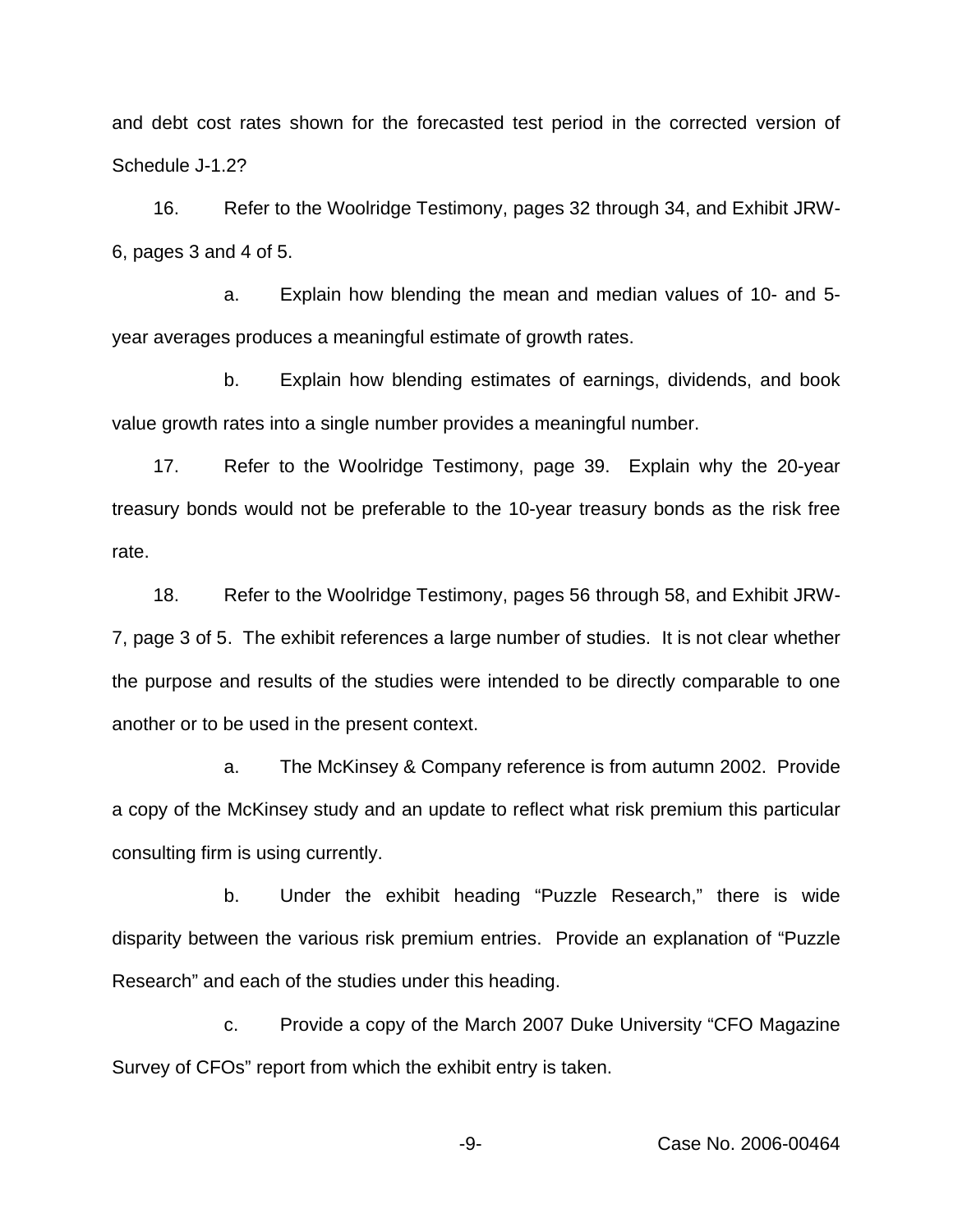d. If the Ibbotson SBBI Yearbook 2007 contains any discussion of estimating and using the ex ante approaches and/or a discussion comparing the ex ante and historical approach to calculating risk premiums, provide those discussions.

e. Provide the historical data from the Ibbotson SBBI Yearbook 2007 that is used to derive the historical entries 6.50 percent and 5.00 percent.

f. Exhibit JRW-7, page 3 of 5, does not contain references for all of the entries. Provide the references for the omitted entries.

g. Presumably all of the exhibit entries, other than the Ibbotson SBBI Yearbook historical entry, are based upon a forecast or an expectation of a forward looking risk premium. For each entry, other than the Ibbotson Yearbook historic entry, provide each entry's corresponding forward looking period.

h. For each exhibit entry, explain how each risk premium was derived including which specific variables were used to make the calculations and the time period for the study.

i. State whether any of the exhibit entries have been adjusted for inflation in any way. If so, state which entries and explain how the adjustment was performed.

j. A few of the exhibit entries are almost 6 years old, which means that the actual work may have been conducted more than 6 years ago. For those exhibit entries that were published prior to 2006, explain why they are still valid for use in current risk premium analysis.

19. Refer to the Woolridge Testimony, Exhibit JRW-7, page 5 of 5. Explain the purpose of this exhibit page and how is it used by Dr. Woolridge.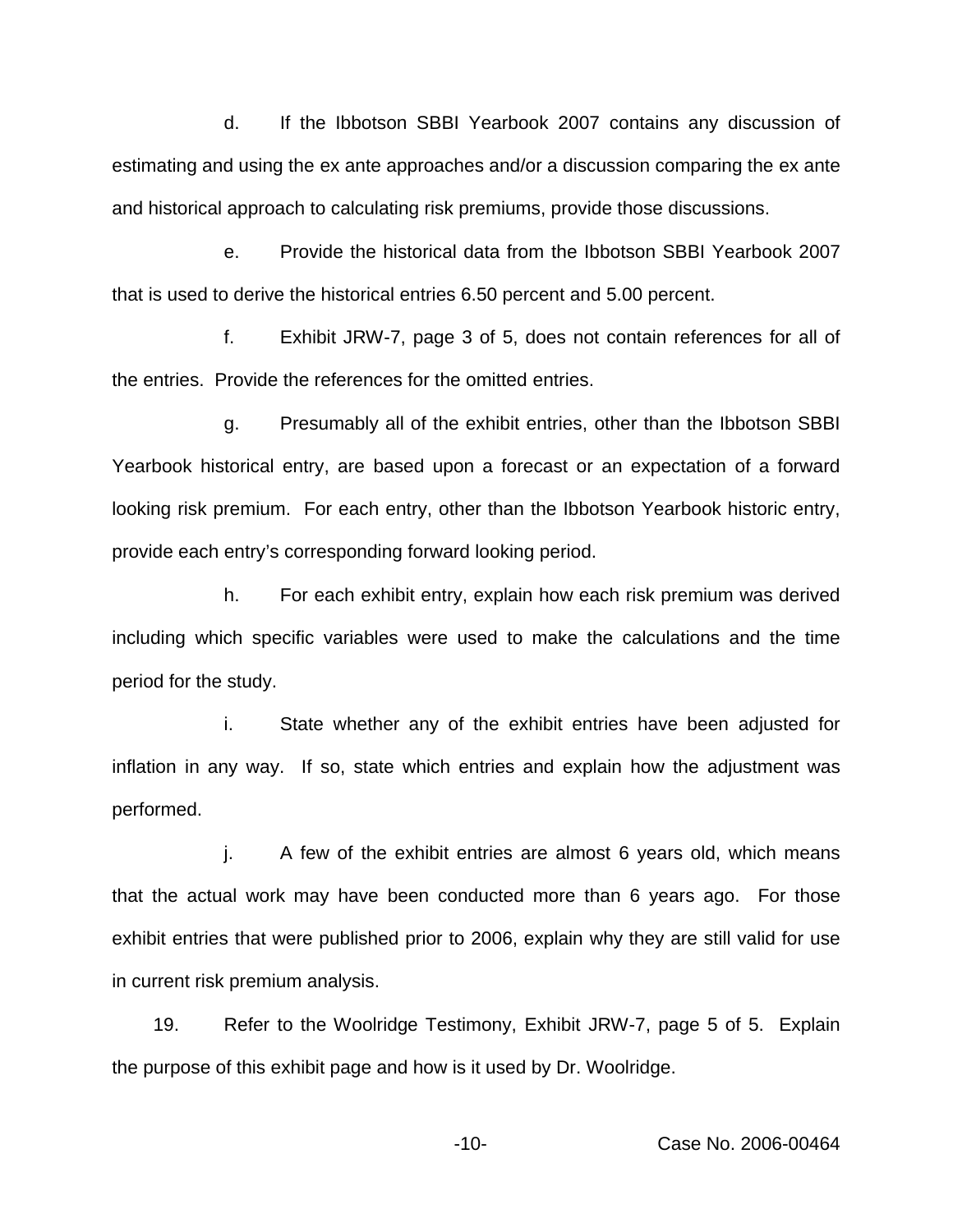20. Refer to the Direct Testimony of Charles W. King ("King Testimony"), page 9. Mr. King states that one problem with Atmos's proposal is that the review of the CRS mechanism would be done with no public record. Wouldn't the application and discovery documents be public record?

21. Refer to the King Testimony, pages 4 through 12, regarding the CRS mechanism.

a. In jurisdictions where Mr. King has submitted testimony concerning a CRS mechanism, what was Mr. King's recommendation on the proposal? If testimony was submitted by Mr. King, cite the case(s) and state the final decision on the proposed CRS mechanism.

b. Would Mr. King find Atmos's proposed CRS mechanism objectionable if it did not provide for a revenue adjustment for any projected rate base investments, revenues, and costs for the Rate Effective Period?

c. Would Mr. King find Atmos's proposed CRS mechanism objectionable if it did not provide for a revenue adjustment for any projected rate base investments, revenues, and costs for the Rate Effective Period but included incentives designed to promote energy efficiency?

d. If Atmos was allowed to implement some form of CRS mechanism, would Mr. King agree that the rate of return on equity should be reduced to recognize the fact that Atmos would face less risk?

22. Refer to the King Testimony, page 15, where Mr. King discusses why Atmos's proposed rate reduction in the volumetric charge for those customers using